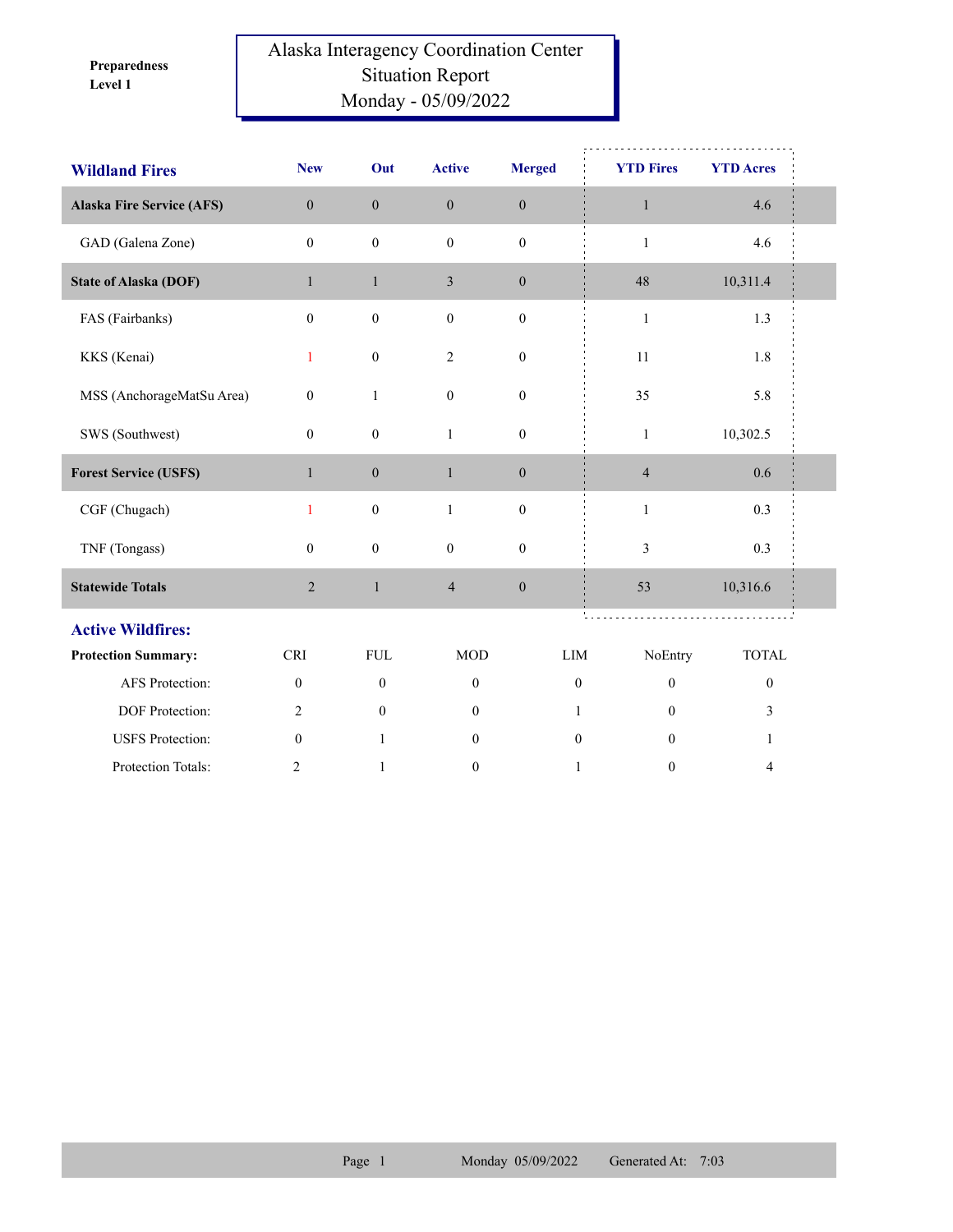## **Active Fires Status Summary**

|                         | Staffed           |                     |                   | Unstaffed.          |
|-------------------------|-------------------|---------------------|-------------------|---------------------|
|                         | Contained $(S/C)$ | Uncontained $(S/U)$ | Contained $(U/C)$ | Uncontained $(U/U)$ |
| AFS Protection:         |                   |                     |                   |                     |
| <b>DOF</b> Protection:  |                   |                     |                   |                     |
| <b>USFS</b> Protection: |                   |                     |                   |                     |
| Status Totals:          |                   |                     |                   |                     |

| <b>Active Fires Acreage Summary</b> |                       |                |  |  |  |  |  |  |
|-------------------------------------|-----------------------|----------------|--|--|--|--|--|--|
|                                     | Acres                 | Acreage Change |  |  |  |  |  |  |
| 2 New                               | 0.6                   |                |  |  |  |  |  |  |
| 2 Monitor                           | 10,302.9              | 610.1          |  |  |  |  |  |  |
| Out                                 | 0.1                   | 0.0            |  |  |  |  |  |  |
| 3 Prescribed                        | 80.9                  | 14.0           |  |  |  |  |  |  |
| 8 Fires                             | Total Acres: 10,384.5 |                |  |  |  |  |  |  |

## **Prescribed Fires**

|                                 | <b>YTD</b> Fires | <b>YTD</b> Acres | <b>New</b> | Active | Out Yesterday |
|---------------------------------|------------------|------------------|------------|--------|---------------|
| Military                        |                  | 62.9             |            |        |               |
| National Park Service           |                  | 0.1              |            |        |               |
| State of Alaska                 |                  | 5.1              |            |        |               |
| U.S. Forest Service             |                  | 18.0             |            |        |               |
| <b>Fuels Management Totals:</b> |                  | 86.1             |            |        |               |

## **Cause Summary For All Fires (Includes Merged Fires But Not Prescribed Fires)**

|        | Human: 46       |                | 12.9 Acres |
|--------|-----------------|----------------|------------|
|        | Undetermined: 7 | 10,303.7 Acres |            |
| Total: | 53.             | 10,316.6 Acres |            |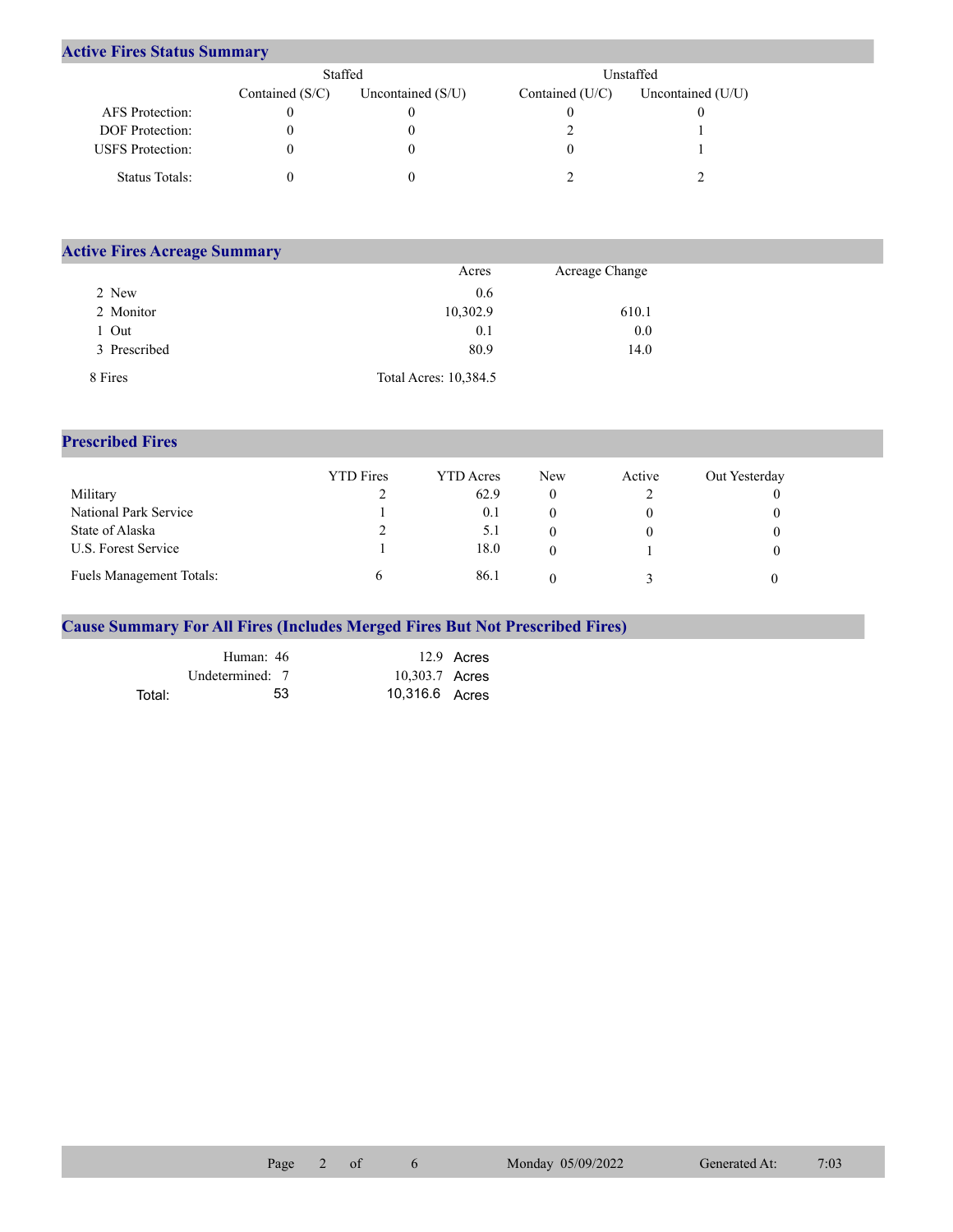| <b>New</b>                | Count: $2$                                                                                                                                                                                                                                                                                                                                                                                                                                                                                          | Acres: $0.6$  |                      |                          |                     |  |
|---------------------------|-----------------------------------------------------------------------------------------------------------------------------------------------------------------------------------------------------------------------------------------------------------------------------------------------------------------------------------------------------------------------------------------------------------------------------------------------------------------------------------------------------|---------------|----------------------|--------------------------|---------------------|--|
| Daily Report From: 05/08  |                                                                                                                                                                                                                                                                                                                                                                                                                                                                                                     |               |                      | $0.3$ Acreage On $05/08$ |                     |  |
|                           | Lat: $60\,39.5983$                                                                                                                                                                                                                                                                                                                                                                                                                                                                                  | Status: $U/C$ | Acres: $0.3$         |                          | Option: Critical    |  |
| 203058                    | Lon: 151 18.8267                                                                                                                                                                                                                                                                                                                                                                                                                                                                                    |               | Start Date: 05/08    |                          | Area: KKS           |  |
|                           | Owner: Private                                                                                                                                                                                                                                                                                                                                                                                                                                                                                      | Unit:         | <b>AKPRI-Private</b> |                          |                     |  |
| 058                       | Name: Wesley Court                                                                                                                                                                                                                                                                                                                                                                                                                                                                                  |               |                      | Cause:                   | <b>Undetermined</b> |  |
| contained and controlled. | Received report from AST of a grass fire in the Nikiski area. K-66, K-62, Delta-72, and H-621SH responded, in addition to<br>CES. H-621SH determined the fire was a residential trash/woodchip pile, approximately 0.1 acres, and noted the LO was<br>putting the fire out with a water bucket. K-66 was instructed to turn around, but K-62 and Delta-72 continued on to the<br>incident. Delta-72 spoke with the HO, and K-62 stayed on scene to offer a size-up and perform mop-up. The fire was |               |                      |                          |                     |  |

| Daily Report From: 05/08 |             |                   |             |                                     | $0.3$ Acreage On $05/08$ |              |              |
|--------------------------|-------------|-------------------|-------------|-------------------------------------|--------------------------|--------------|--------------|
| PL8P                     |             | Lat: $6029.5500$  | Status: U/U | Acres: $0.3$                        |                          | Option: Full |              |
| 000057                   |             | Lon: $14959.2600$ |             | Start Date: 05/08                   |                          | Area: CGF    |              |
| P0PL8P                   | Owner: USFS |                   |             | Unit: AKCGF-Chugach National Forest |                          |              |              |
| 057                      |             | Name: West Juneau |             |                                     |                          | Cause:       | Undetermined |

Report came in from a caller about smoke being seen about mile 54 of the sterling highway. AST also called with reports of smoke in the same area. H- 16930 was ER to Soldotna Forestry and was asked to fly over the area and see if they could find anything. They arrived on scene to a 1/3 acre fire burning in a man-made fuel break. Cooper landing VFD and Chugach resources responded to scene. 16930 deployed their bucket and did a fuel cycle before being released. Fire was turned over to Chugach IC and dispatch.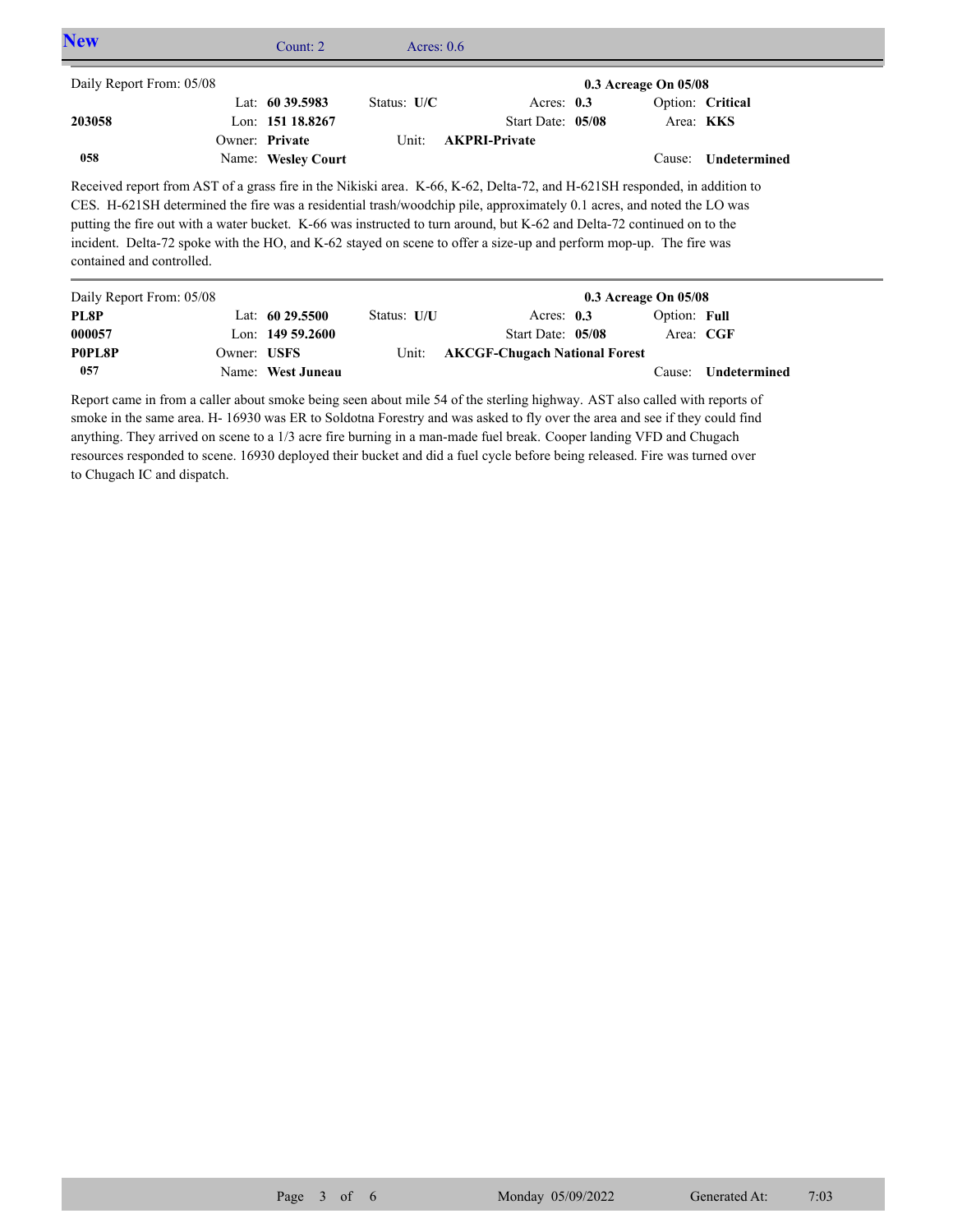| <b>Monitor</b><br>Acres: 10,302.9<br>`ount: 2 | Acreage Change: 610.1 |
|-----------------------------------------------|-----------------------|
|-----------------------------------------------|-----------------------|

**These fires are currently in monitor status. Monitoring schedules are based on defined timeframes, but are dependent on available resources, and weather conditions. When monitoring occurs, information will be updated.**

| Last Report: 05/07   |                    |               |                                                   |                 | 0.4 Acreage On 05/07 |                                  |  |
|----------------------|--------------------|---------------|---------------------------------------------------|-----------------|----------------------|----------------------------------|--|
|                      | Lat: $6029.8833$   | Status: $U/C$ | Acres: $0.4$                                      |                 |                      | Option: Critical                 |  |
| 203056               | Lon: $15107.2917$  |               | Start Date: 05/07                                 |                 |                      | Area: KKS                        |  |
|                      | Owner: Private     | Unit:         | <b>AKPRI-Private</b>                              |                 |                      |                                  |  |
| 056                  | Name: Knacksted    |               |                                                   |                 | Cause:               | Human                            |  |
| Last Report: $04/26$ |                    |               |                                                   |                 |                      | 609.7 Acreage Change Since 04/23 |  |
| PKS1                 | Lat: $60\,32.1500$ | Status: U/U   |                                                   | Acres: 10,302.5 |                      | Option: Limited                  |  |
| 204012               | Lon: $160,54,7500$ |               | Start Date: $04/16$                               |                 |                      | Area: SWS                        |  |
| <b>PNPKS1</b>        | Owner: USFWS       | Unit:         | <b>AKYDR-Yukon Delta National Wildlife Refuge</b> |                 |                      |                                  |  |
| 012                  | Name: Kwethluk     |               |                                                   |                 | Cause:               | Undetermined                     |  |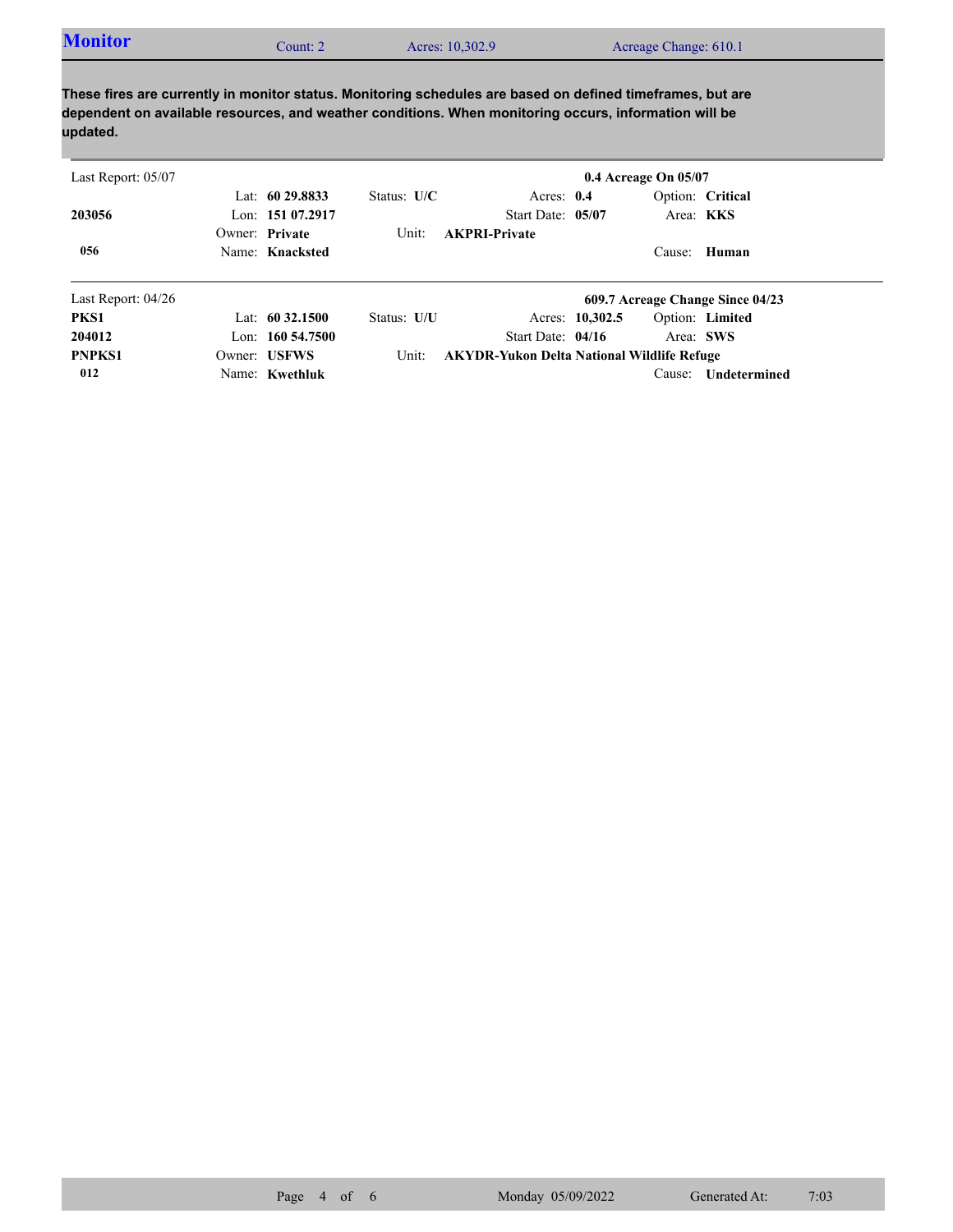| Out                      | Count: 1            | Acres: $0.1$      |                      | Acreage Change: 0.0           |  |
|--------------------------|---------------------|-------------------|----------------------|-------------------------------|--|
| Daily Report From: 05/08 |                     |                   |                      | No Acreage Change Since 05/06 |  |
| PL5E                     | Lat: $61\,37.2367$  | Status: Out 05/08 | Acres: $0.1$         | Option: Critical              |  |
| 201053                   | Lon: $149\,26.2083$ |                   | Start Date: 05/06    | Area: MSS                     |  |
|                          | Owner: Private      | Unit:             | <b>AKPRI-Private</b> |                               |  |
| 053                      | Name: Lucille       |                   |                      | Cause: Human                  |  |

The fire was checked by Forestry personnel. No heat or smoke found. Fire was called out.